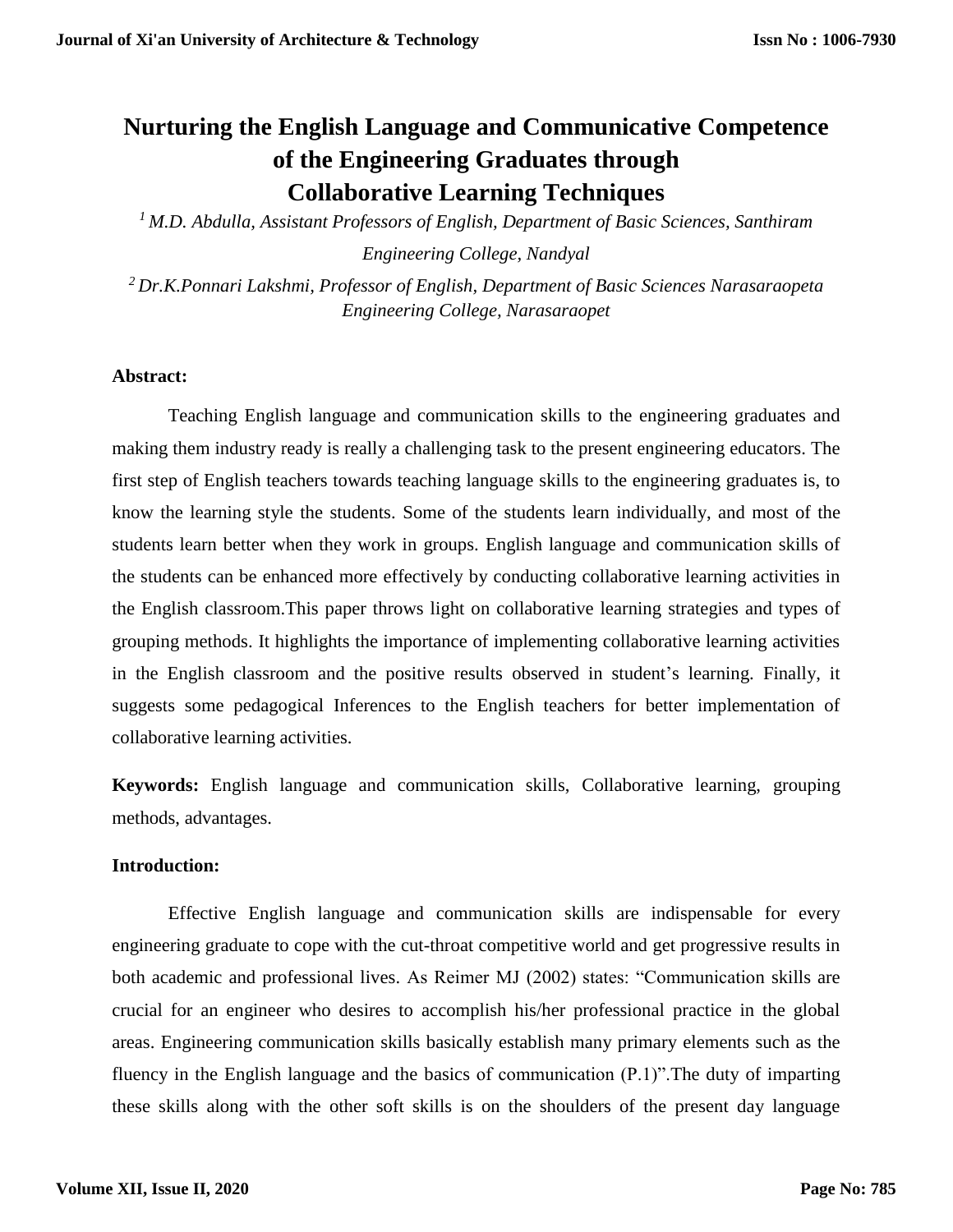teachers. The traditional teaching methods which are teacher-centered are no more successful in creating interest in teaching and learning processes. As the millennial learners have different learning styles, perceptions, and interests towards learning, the modern day language teachers need to adopt student-centered teaching methods to create interest and provide a hands-on learning experience to the students. Collaborative learning is a wonderful approach that can be implemented by English teachers to enhance the language skills of students. English Language and communication skills can be imparted quickly through the interactive learning activities among the students compare to traditional teaching approaches. As these activities create a wide range of opportunities to the slow learners to interact in English with active students and share their knowledge of English and communicate better and groom together.

## **Collaborative learning Approach:**

Collaborative learning creates a wonderful learning environment for the engineering graduates to work in groups, share their ideas, experiences, knowledge of language skills with each other. According to Gerlach, "Collaborative learning is based on the idea that learning is a naturally social act in which the participants talk among themselves (Gerlach, 1994). It is through the talk that learning occurs." The collaborative learning approach can be implemented in a 50-60 minute English class in different ways, like role plays, question and answer sessions, debates, group discussion, and presentations. As Smith and MacGregor state, "In collaborative classrooms, the note-taking /teaching/listening/ process may not disappear completely, but it goes hand in hand with other practices that are based on students' discussion and active work with the course material." The main objective of introducing collaborative learning activities in the English classroom is replacing teacher-centered classroom to student-centered classroom for making teaching and learning processes more effective and result oriented.

## **Collaborative grouping methods**

Collaborative activities are very helpful in nurturing the English language skills of engineering students. Students learn more effectively in group activities compare to individual activity. When they participate in group activities they observe others, imitate and try to cope with others. It is very essential for a teacher to decide what type of group activity is to be conducted and what type of group should be formed. There are homogeneous and heterogeneous groups that can be selected by a teacher to conduct a collaborative learning activity. These two types of grouping have their own advantages and drawbacks.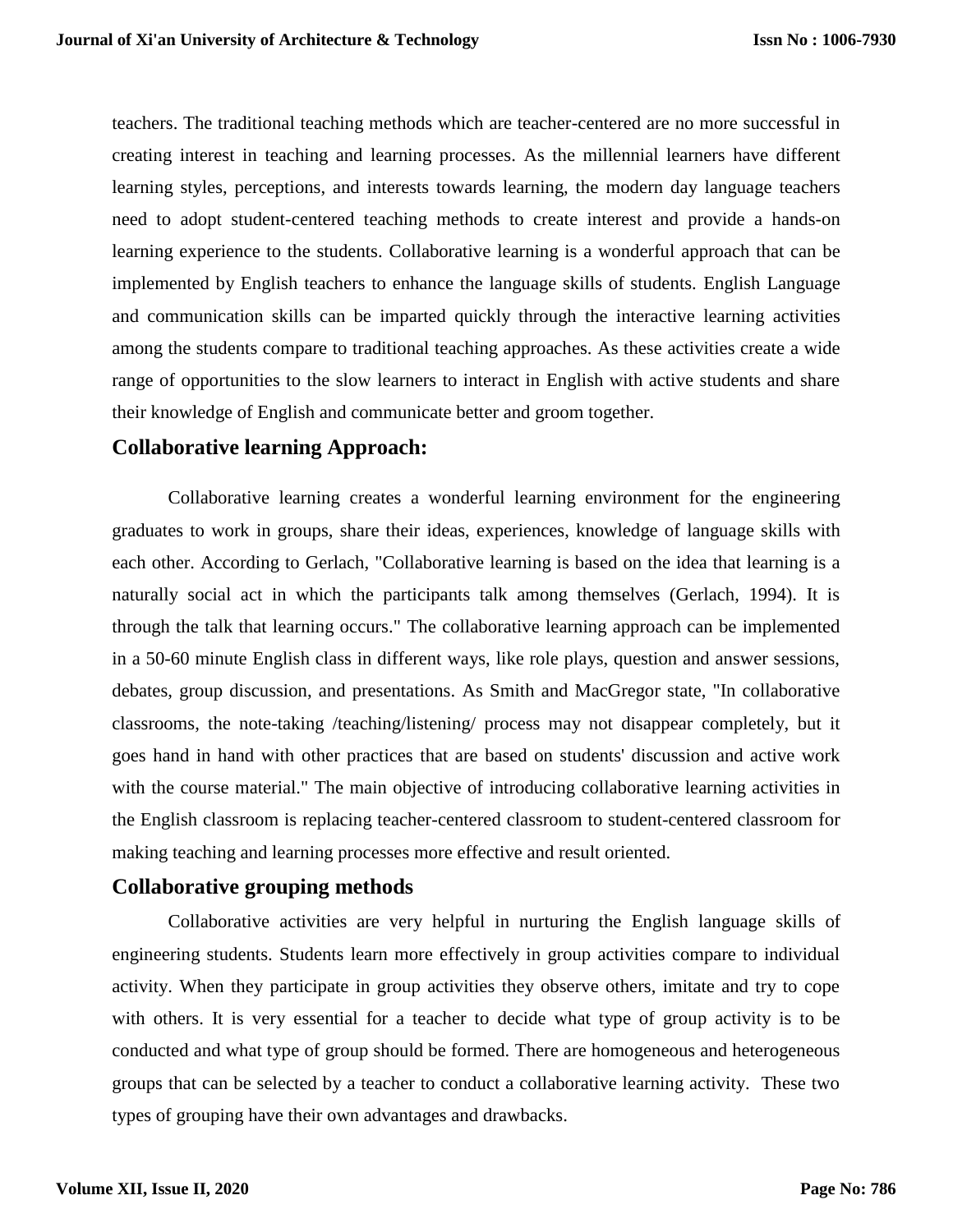**Homogeneous grouping:** Homogeneous groups are formed with the students of same genders, capabilities, social and emotional levels, attributes, experiences, and intelligence.

#### **Advantages:**

- 1. The students in this grouping can quickly comprehend their verbal and non-verbal communications and share their common experiences.
- 2. It helps them avoid misunderstandings, arguments during the activity.
- 3. This grouping helps them think together and speed up their work towards completing the task.
- 4. Students have good cooperation among themselves.
- 5. This group work improves the strategic planning abilities in students.
- 6. Better performance is shown by students.
- 7. Students get very good work satisfaction when they work together.

#### **Drawbacks:**

- 1. The grouping may not help slow learners in competing with the active groups.
- 2. The teacher may not get the expected result from the students if the group has all the slow learners.
- 3. Less scope for creative thinking.
- 4. Students may not develop diversified skills as everyone thinks in the same way.

#### **Heterogeneous grouping:**

Heterogeneous groups include a combination of different genders, ages, intelligence, races, and cultures that offer a varied range of opinions and life experiences.

#### **Advantages:**

- 1. Slow learners can get a chance of working with active students and learn new things.
- 2. A competitive spirit can be developed among the students.
- 3. Recognition for active students in the group gives more satisfaction.
- 4. Scope for active learners to exhibit their leadership skills.
- 5. Creative thinking increases among students.
- 6. Teaching and learning go hand in hand during the activity.
- 7. Students learn to play different roles as leaders, team players, motivators etc.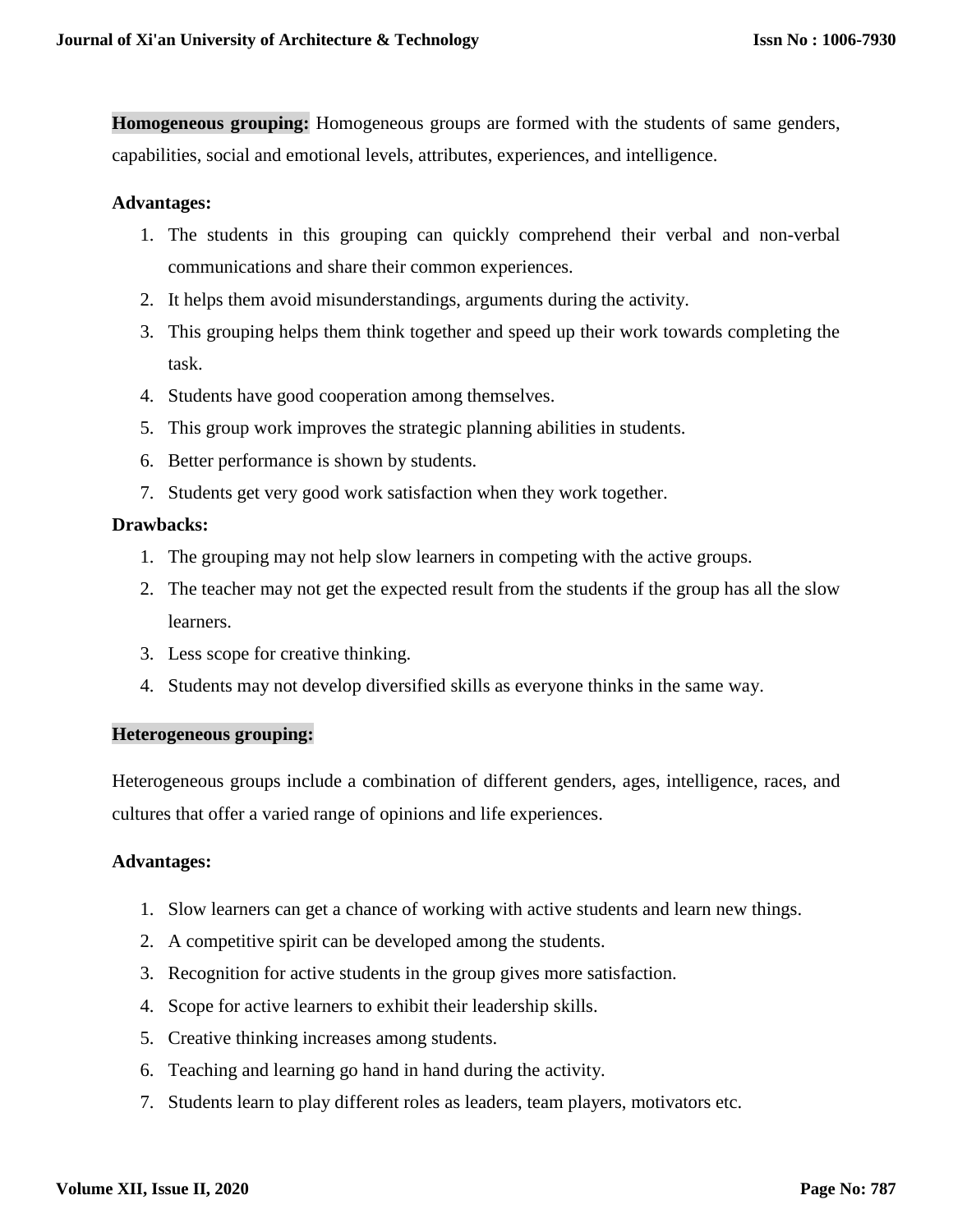#### **Drawbacks:**

- 1. Sometimes slow learners may not cope with the active students.
- 2. Active students may dominate the slow learners.
- 3. Active students are much responsible for completing the task and slow learners remain passive.
- 4. Chances of misunderstandings among the group members.

## **Collaborative learning techniques 1. Jigsaw Technique:**

This technique is one of the best collaborative learning techniques used in English language classrooms. It was introduced by Elliot Aronson in early 1970s. This technique creates a platform for the students to learn knowledge from their peer members. In



this activity, the students are given a material or information which is divided into different sections. Every student has to take care of the given section to him. The students who receive the same type of section will form a group and discuss on the section of the material. After the discussion, they go back to their original group and explain about the received section to their group members.

## *Classroom Activity***: Jigsaw**

## *The topic of the Activity***: 'Reading and narrating a story'**

## *Objectives:*

- To enhance verbal efficiency.
- To improvise syntax and compelling delivery.
- To improve creativity and imagination skills.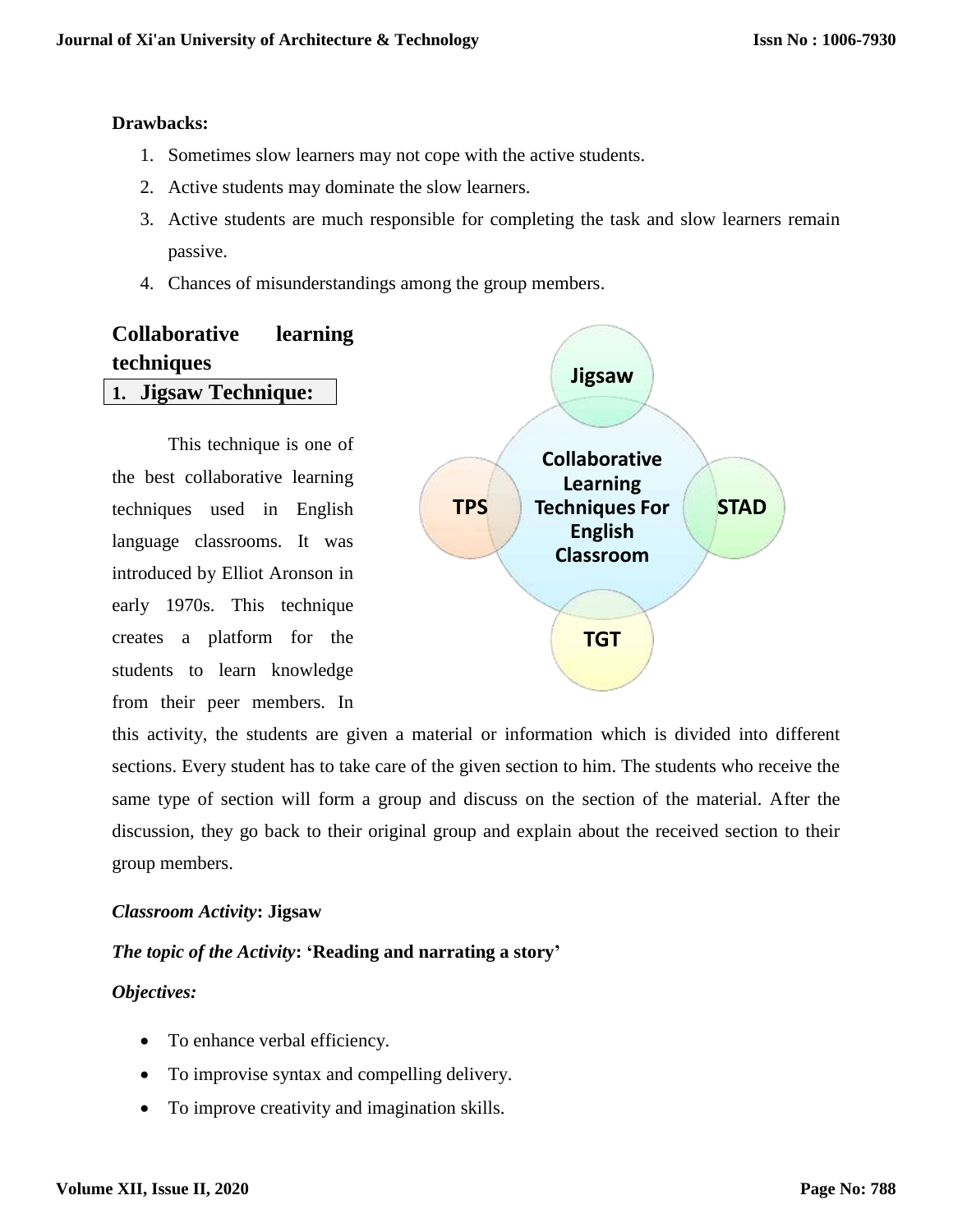- To enhance the ability to speak in front of a large group.
- To develop the ability to distinguish between multiple meanings of words in a given context.

## *The Strategy of conducting the activity:*

All the students are divided into 7 groups (8 in each home group). These groups include a heterogeneous type of students. All the members of every home group are allocated a responsibility: as a motivator, team leader, speaker, and illustrator. All the students will be given a print copy of a section of a story individually in their home group. The students who are given the same section of a story have to join the members of other group and discuss on the received section of the story, explain, share ideas, meanings of vocabulary. After the discussion, the students have to get back to their home group and explain their part of the story to the rest of the team members. Finally, all the home groups have to narrate the complete story on the stage in front of the audience. The group which narrates the story well will be declared as the winners.

## *Evaluation during the story narration:*

Performance evaluation of the students during storytelling has to be done based on a few parameters like Voice System, body language, fluency in English, characterization, and pacing.

| S.No           | <b>Performance</b>                                                    |            |  |  |  |  |  |
|----------------|-----------------------------------------------------------------------|------------|--|--|--|--|--|
| $\mathbf{1}$   | Speak in English fluently and clearly with an appropriate volume,     |            |  |  |  |  |  |
|                | expressively uses body-language, very good coordination, grabs the    |            |  |  |  |  |  |
|                | attention of the audience with a good story narration.                |            |  |  |  |  |  |
| $\overline{2}$ | Speak good English with appropriate volume, uses positive body        | 7 to 5     |  |  |  |  |  |
|                | language, good coordination, and good story narration.                |            |  |  |  |  |  |
| 3              | Speak in English with a proper volume, fair coordination, narrate the |            |  |  |  |  |  |
|                | complete story.                                                       |            |  |  |  |  |  |
| 4              | Speak poor English, use low volume, no proper coordination,           | $3$ to 1   |  |  |  |  |  |
|                | incomplete story narration.                                           |            |  |  |  |  |  |
| 5.             | Very poor English, poor knowledge of the story, poor coordination     | $1$ to $0$ |  |  |  |  |  |

## *The advantages of Jigsaw Activity in English classroom:*

1. It encourages group interaction among team members.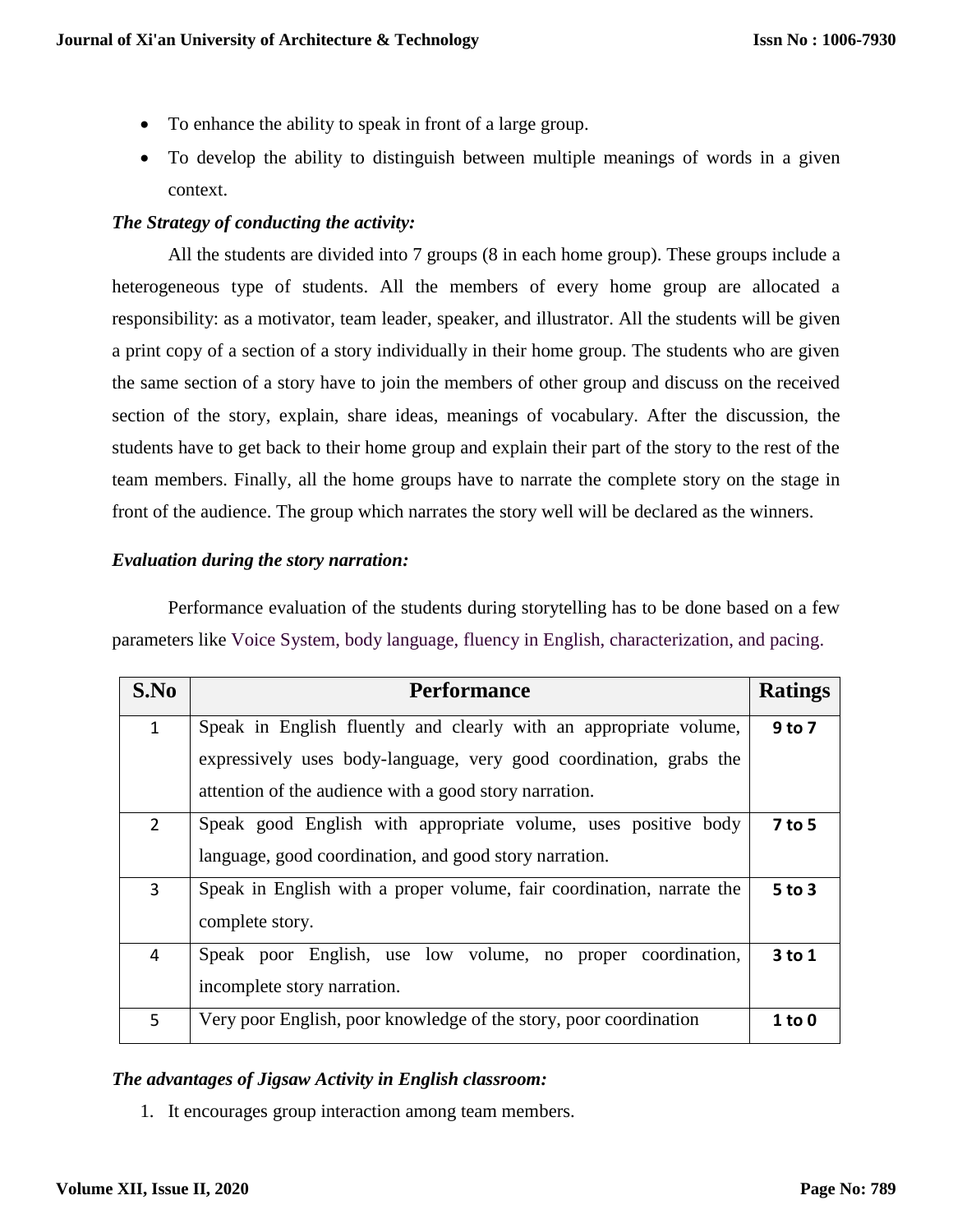- 2. They learn self-teaching skills.
- 3. Students gain much from their peer members to understand the given material, rather than individual learning.
- 4. It promotes critical thinking, problem-solving and cognitive skills among the students.
- 5. It creates entertaining and fascinating teaching and learning environment.
- 6. It develops confidence levels of slow learners.

## **2. Student Team Achievement Division (STAD)**

**STAD** is one of the best collaborative learning strategies that can be introduced in Englishlanguage classrooms. It is introduced by Robert Slavin in 1978. The STAD strategy works well for students with mixed abilities, who work for team recognition by undertaking different responsibilities for individual learning. According to Gross (1991, p. 56), "STAD is a technique in the teaching-learning process that is effective to increase students motivation and enthusiasm, and it can develop their responsibility in their own group".Many studies have proven that implementing STAD strategy in English classrooms renders great academic achievement. There are five major components in STAD

- 1. **Lecture presentation**: The teacher gives a presentation on a lesson and students need to pay careful attention to teacher's presentation, if they understand the concept of the lesson, it will help them in gaining good score in quizzes. The score gained by them in their quizzes finally determine their group score.
- **2. Group study:** Every group consists of six to seven students whose knowledge is of different levels. Each group has to participate in group discussion and work together to make sure every member of the team can score more marks in the quiz. This process promotes great responsibility in group work.
- **3. Quiz activity:** The teacher conducts a quiz on the lesson presentation given in the class. Adequate time is given to all the students to answer the quiz individually.
- **4. Individual score improvement:** The teacher gives a review of the lesson and all members of the group practice based on the review. All the members of the team have to make sure that everyone knows the answer. This process gives the opportunity to perform better individually and contribute more points to their group ultimately.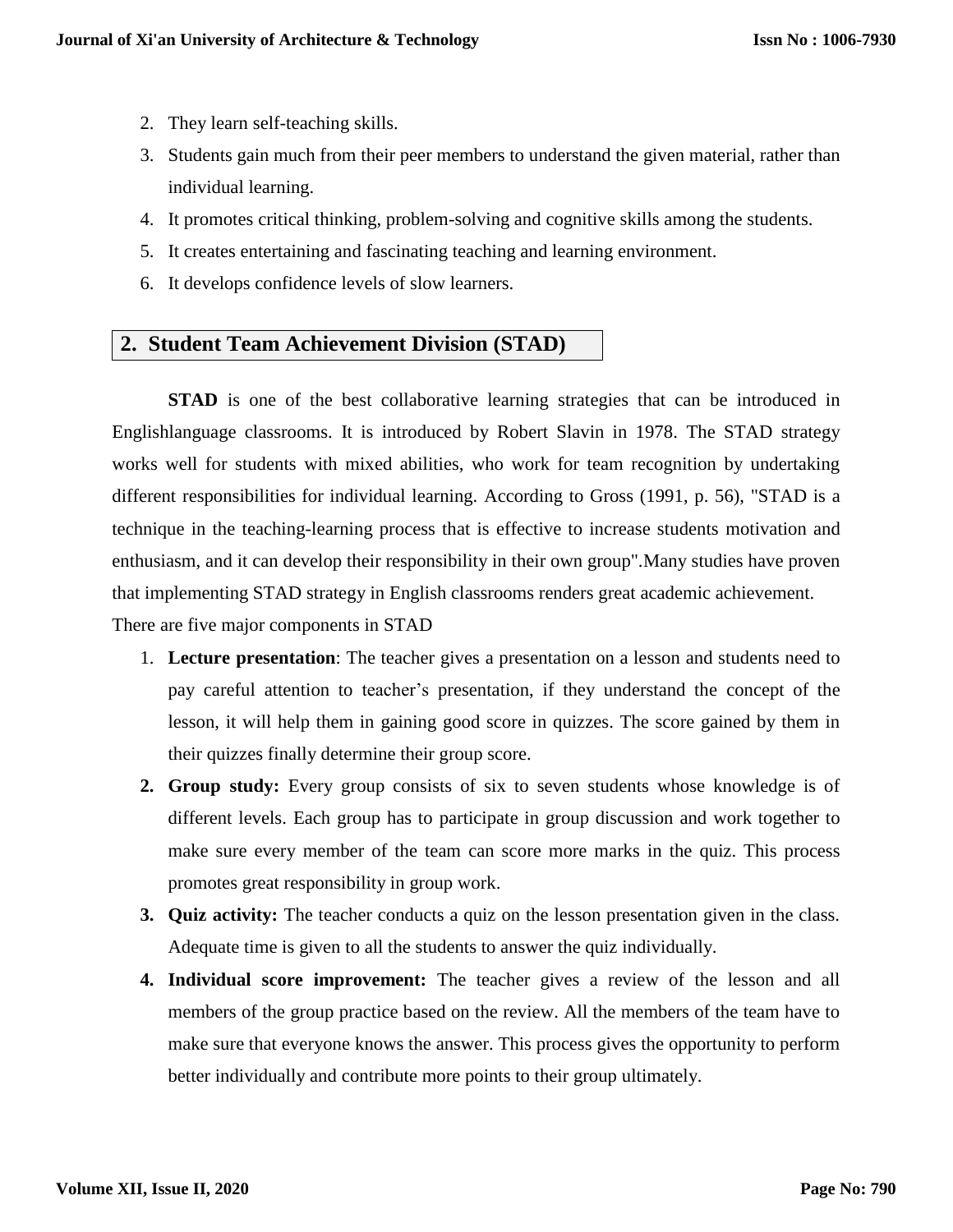**5. Team recognition:** The groups whose averages of improvement scores exceed an expected level will be rewarded with certificates and prizes. Such a recognition and rewards give more satisfaction to the students in learning.

#### *The topic for the Activity***: Reading Comprehension**

#### *Objectives of the Activity*

- To develop fast reading skills.
- To enhance the ability to identify new words through contextual clues.
- To improve the skills of skimming and scanning the texts.
- To cultivate critical thinking skills of the students during the reading process.

#### *The Strategy of conducting the activity:*

This activity requires a minimum three-hour class. After the presentation on the reading skills, the teacher has to form six or seven heterogeneous groups in the class which include both the girls & boys, active and slow learners. The teacher has to provide some worksheets or teaching material to the students individually and instruct them to go through it for further information on reading skills. The students have to work with their members to discuss and get their doubts cleared and get more clarity on the topic. Every team has to make sure that all the members of their team have understood the lesson and can perform better during the activity to score good marks. The teacher conducts a quiz on reading skills to test the understanding level of the individual student. The students have to attempt the quiz on their own. After the quiz, every student will be given the individual score on mastering the knowledge of lesson. Later, an activity is conducted on reading comprehension. All the teams will be given a reading text consists of five to ten paragraphs and 15min of time to read and work with their team members to understand it. After the given time the teacher asks questions on the comprehension one by one to all the teams. Finally, the teams which score expected marks will be given prizes or rewards.

#### *Advantages of STAD:*

- Students work in groups to achieve the objectives of language learning.
- Learn assisting and motivating their peer members to succeed in the activity.
- Group work increases the students' self-confidence and respect.
- Interaction among the students increases their skill to argue with others.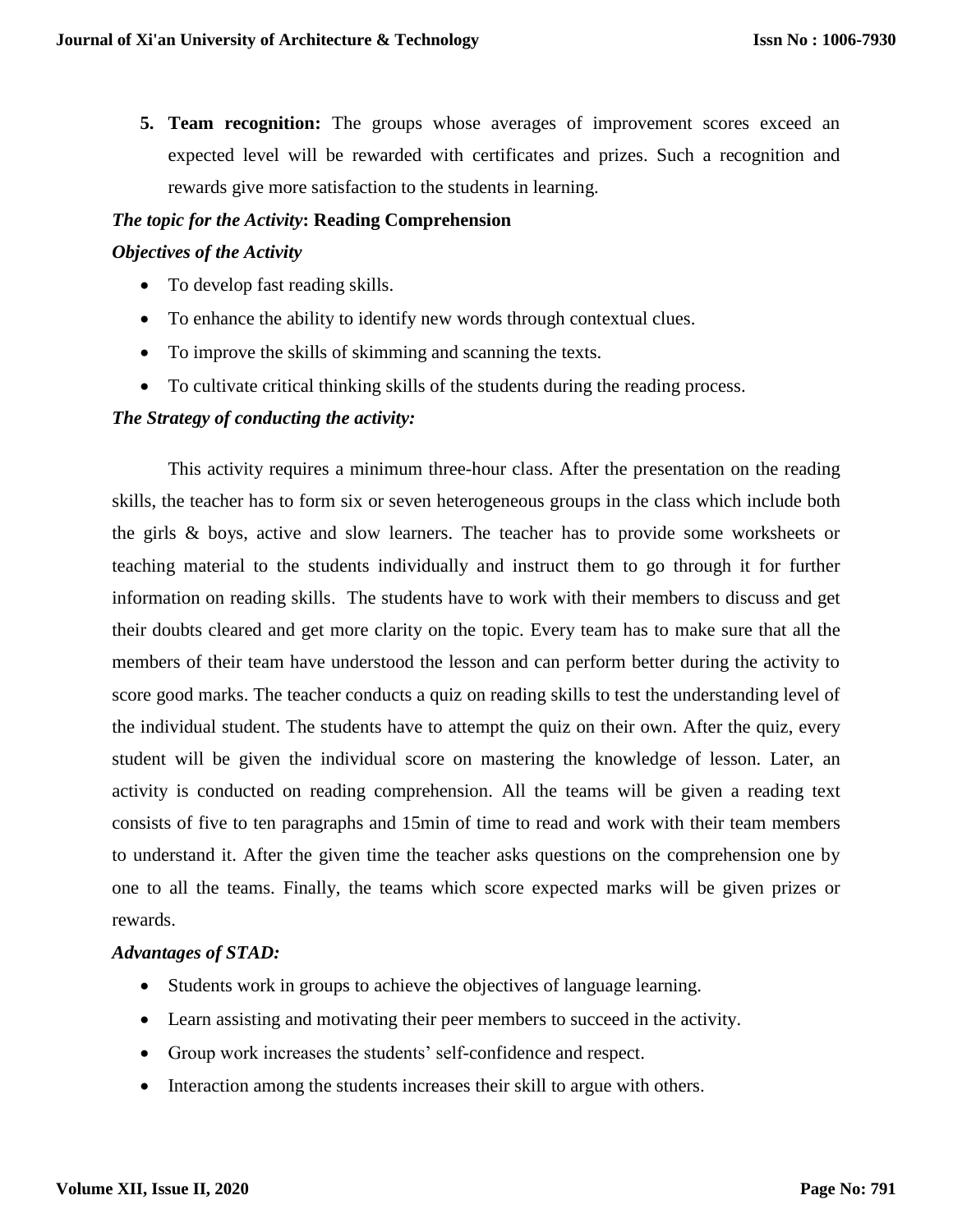## **3. Teams-Games-Tournaments (TGT)**

Teams-Games-Tournaments: it was initially introduced by David DeVries and Keith Edwardsat as a collaborative learning technique (DeVries et al. 1975). It is similar to Student team achievement division (STAD) with respect to presentations and group work but it replaces the quizzes with games. The teacher conducts a game activity in which students take an active part and work with other peer members to contribute the good score to their teams. This collaborative technique makes all the students more enthusiastic and about teamwork. It creates a healthy comparative and cooperative learning environment in the English classroom for academic achievement.

#### *The topic of the activity***: Proverb Building**

#### *Objectives of the Activity*

- The objective of the proverb building activity is to make the learners use proverbs in their day to day communication to beautify their language.
- To inculcate the listening and thinking habits in students
- To enhance the ability to construct sentence structure.
- To improve the communicative competence among the learners through collaboration and interactions during the activity.

#### *Strategy for Team formation*

#### **Team Formation:**

The Team is formed based on the heterogeneous mixture of students. As every class contains all type of students like Very active, moderate and poor students, this team forming strategy helps us dividing the teams with the mixture of students.

#### *Strategy for Motivating passive participants*

It is the primary responsibility of every teacher to motivate the passive learners in the class. These types of learners hardly participate in group activities. As a teacher knows the passive students of his class, he may use a few strategies to motivate the inactive participants in the group during the activity.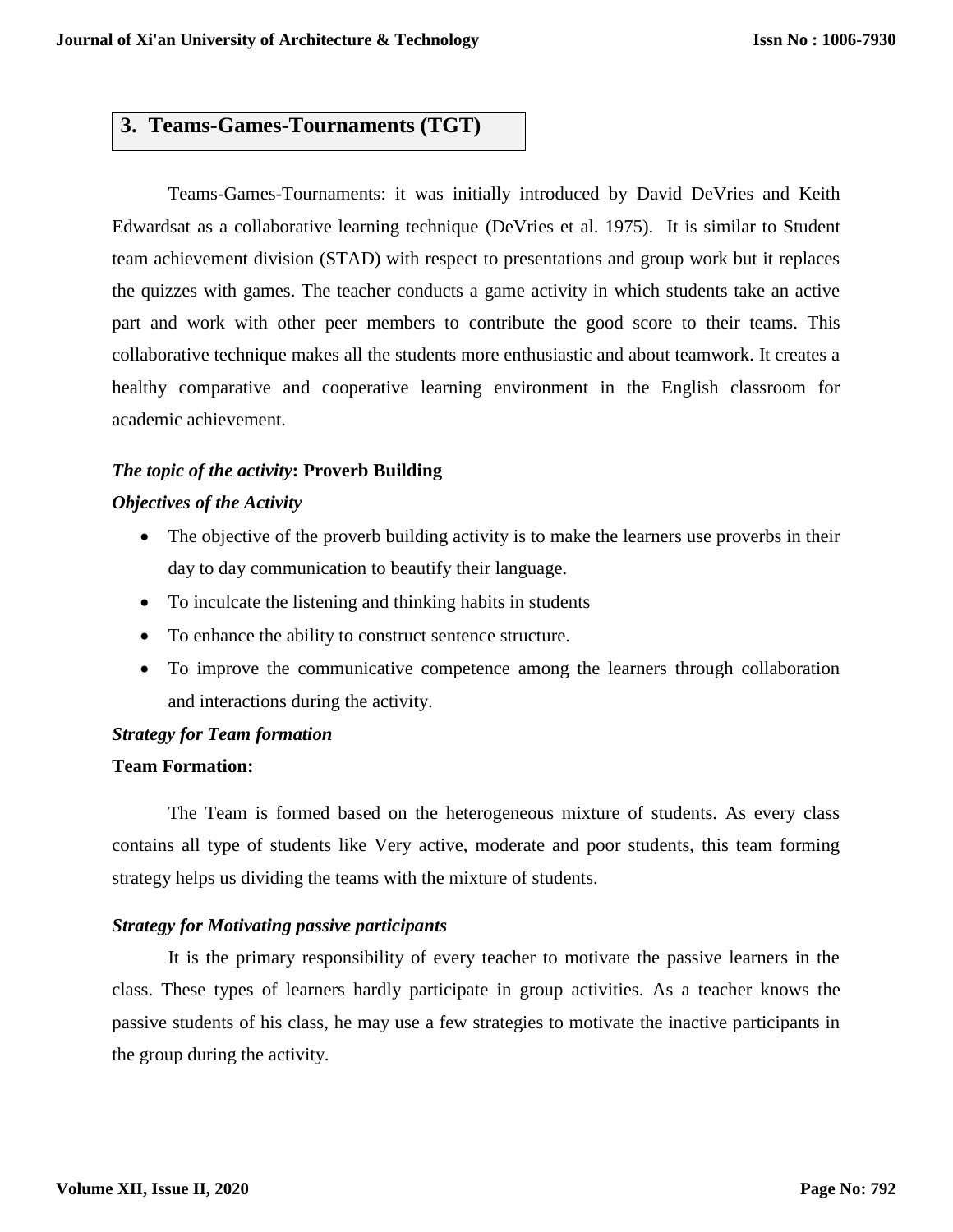- Appreciating them for their participation first.
- Encouraging them by clapping
- Activating them to think and work in a team to contribute correct proverb idea.
- Continuously reminding them about the left time to answer.
- Now and then giving them the clue to identify the correct match of the proverb.

## *Strategy to open Deadlock*

According to the Oxford Advanced learner's dictionary Deadlock means "a condition, of two opposite parties, in which no growth can be made". It is common that when a group activity is conducted among different groups, finally two groups are found which are very near to the answer with a small correction and they need a clue for guess the answer and open the deadlock between the groups and score the mark.

## **Strategy: Giving the clue**

If the teacher finds two teams during the activity in the deadlock situation and both the teams have to be given a clue to guess the answer. The team which guessed the proverb by using clue successfully is to be given the mark finally. For example, the proverb is "**One can't prepare an omelet without breaking the eggs".** The word "**BREAK**" can be given as the clue to both the teams.

## *The Process of Evaluation*

- The evaluation will be done by the teacher and a few student volunteers during the activity.
- The day before conducting the activity, the teacher has to inform the students about the activity and preparation required for the activity.
- Next day the teacher has to inquire about the preparation done by the students for the activity.
- The teacher has to observe the students who are very active and playing the role of a leader during the activity in the group.
- The student volunteers observe the participants who are contributing the idea of the correct proverb to the group.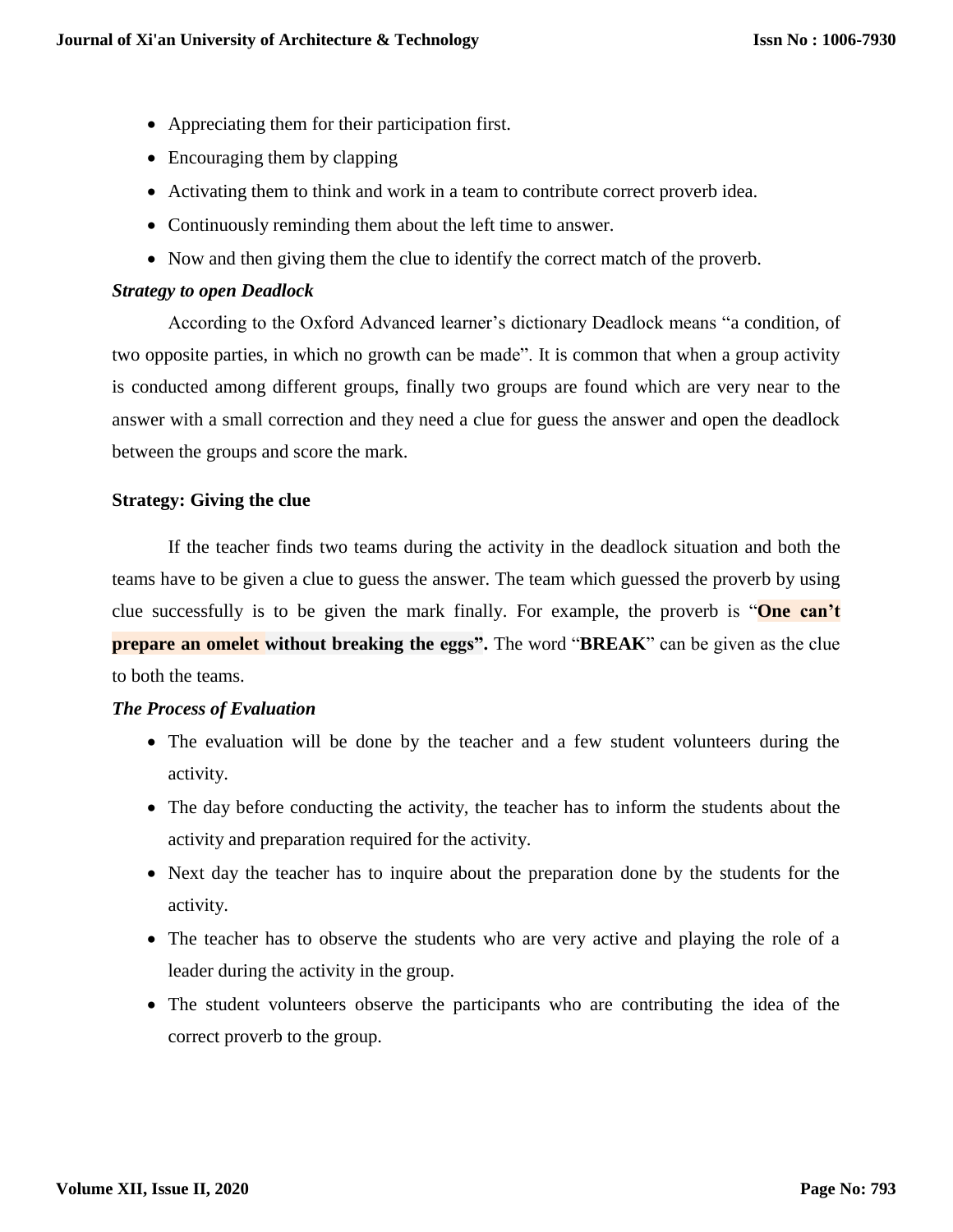| S. No         | <b>Performance</b>                                                      |            |  |  |  |
|---------------|-------------------------------------------------------------------------|------------|--|--|--|
| 1             | Highly active participation, competitive spirit, very good knowledge of |            |  |  |  |
|               | proverbs, very good coordination and time management                    |            |  |  |  |
| $\mathcal{P}$ | Active participation, good knowledge of proverbs, good coordination     | 7 to 5     |  |  |  |
| 3             | Good Participation, a little knowledge of proverbs, fair coordination   | $5$ to $3$ |  |  |  |
| 4             | Fair Participation, a little knowledge on proverbs, no coordination     | 3 to 1     |  |  |  |
|               | Poor participation, Very poor knowledge of proverbs, poor coordination  | 1 to 0     |  |  |  |

 **Median Score** =

**3 4 5 5 6 7 7 7 8 9**

$$
= \frac{6+7}{2} = \frac{13}{2} = 6.5
$$

| <b>Team-wise Evaluation and Score</b> |                            |                            |                             |                               |                                                                       |                                                                        |  |  |
|---------------------------------------|----------------------------|----------------------------|-----------------------------|-------------------------------|-----------------------------------------------------------------------|------------------------------------------------------------------------|--|--|
| S. No                                 | <b>Team</b><br><b>Name</b> | No. of.<br><b>Students</b> | <b>Team</b><br><b>Score</b> | <b>Median</b><br><b>Value</b> | No. of. Teams<br><b>Performed less</b><br>than Median<br><b>Score</b> | <b>Important Reason for Team's</b><br><b>Performance</b>               |  |  |
| $\mathbf{1}$                          | A                          | 6                          | 5                           |                               |                                                                       | A little knowledge on Proverbs<br>and coordination                     |  |  |
| 2                                     | B                          | 6                          | $\overline{\mathbf{4}}$     |                               |                                                                       | A little knowledge & Lack of<br>coordination among the team<br>members |  |  |
| 3                                     | $\mathbf C$                | 6                          | $\overline{7}$              |                               | 5 Teams<br>(A, B, F, H, I)                                            | • Active & good proverbial<br>knowledge                                |  |  |
| $\overline{\mathbf{4}}$               | D                          | 6                          | $\overline{7}$              | 6.5                           | <b>Performed less</b><br>than Median<br><b>Score</b>                  | • Active & good proverbial<br>knowledge                                |  |  |
| 5                                     | E                          | 6                          | 8                           |                               | <i>i.e</i><br>6.5                                                     | • Highly active, Good knowledge<br>and very Coordination               |  |  |
| 6                                     | $\mathbf F$                | 6                          | 6                           |                               |                                                                       | • Good knowledge but lack of time<br>management                        |  |  |
| 7                                     | G                          | 6                          | $\overline{7}$              |                               |                                                                       | • Active & good proverbial<br>knowledge                                |  |  |
| 8                                     | H                          | 6                          | 5                           |                               |                                                                       | • A little of knowledge on Proverbs<br>and coordination                |  |  |
| 9                                     | I                          | 6                          | 3                           |                               |                                                                       | • Very poor knowledge and no<br>coordination at all                    |  |  |
| 10                                    | J                          | 6                          | 9                           |                               |                                                                       | • Highly active, very good<br>knowledge and coordinative               |  |  |

*Suggestions to improve the Activity Next Time*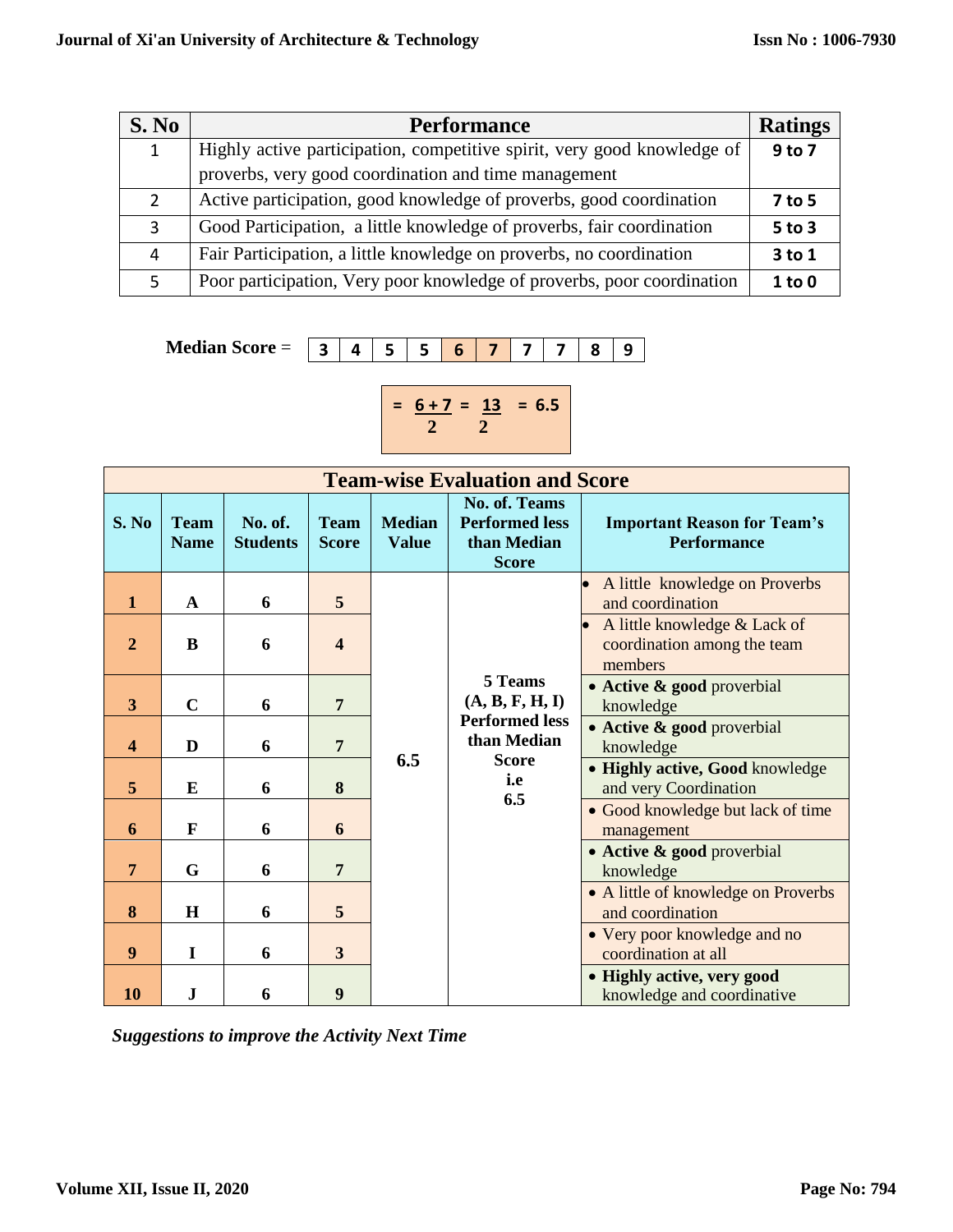In order to participate in a collaborative learning activity, the students need basic knowledge on the topic on which the activity is going to be conducted. So the teacher has to use suitable teaching method to teach the particular topic. After finishing the lesson, if the teacher wants to know whether the students learned the topic or not, the activity can be conducted. Make sure that all the students understood the concept of the topic well. Give proper guidelines and provide a rubric for their performance evaluation to participate actively and compete with other groups to gain more points during the activity.

**4. Think-Pair-Share (TPS)**



Think pair share (TPS) is a wonderful technique that is intended to provide the required time for students to think on a given topic, develop ideas and share them with their peer members. This technique encourages an active participation among the students by creating a healthy learning environment. Through interaction, students learn from each other rather than simply doing traditional recitation. In this technique, a language teacher poses a thoughtprovoking question to and one student offers a reply. Moreover, this technique allows the students to share their ideas and opinions with at least peer member or a small group, which improves their sense contribution in classroom learning. This TPS technique also can be used as an assessment tool by language teachers by observing the student's conversations and responding them accordingly.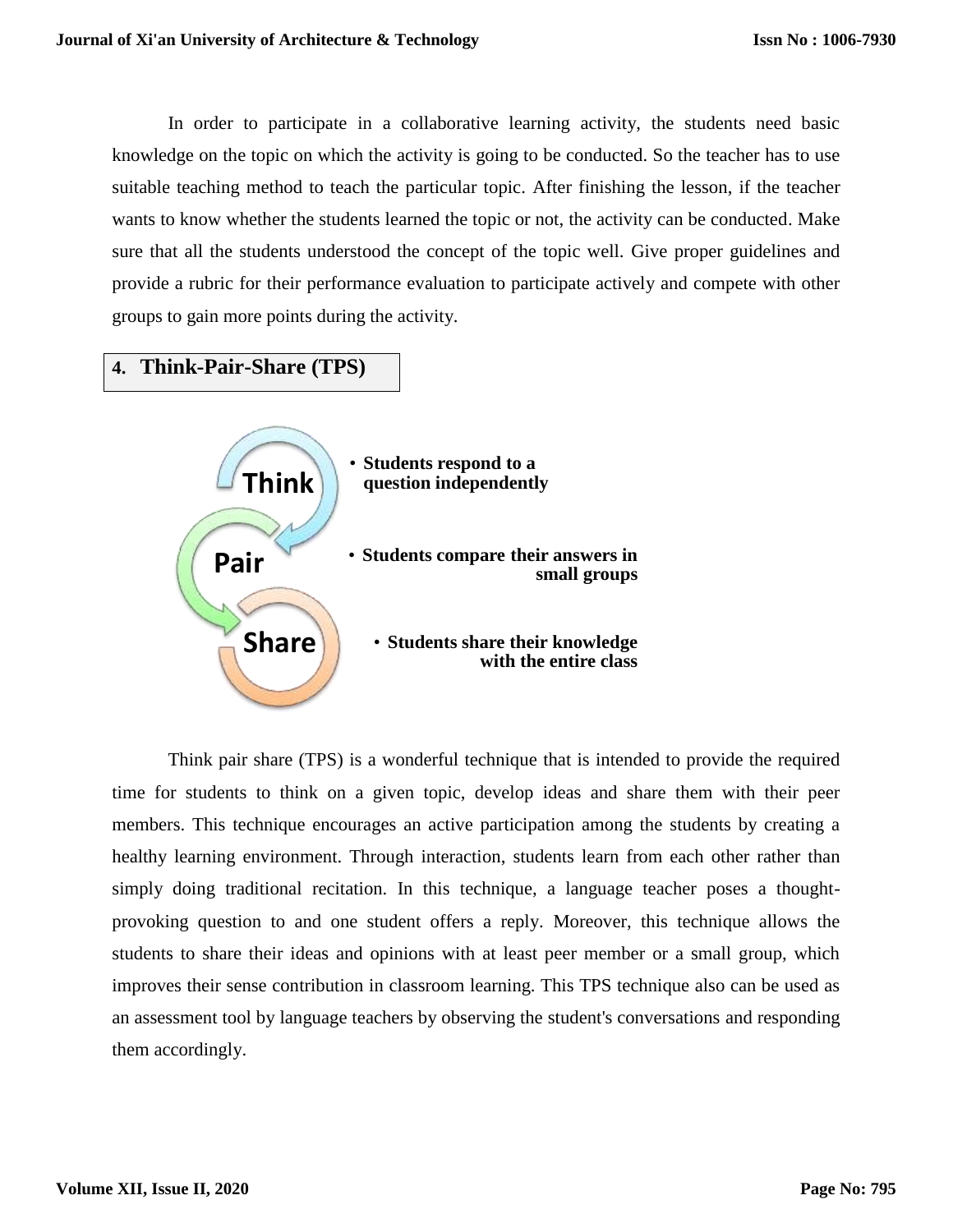The think-pair-share technique is very advantageous for English language classrooms to enhance the English conversational skills of the students. This technique also can be used as brainstorming, concept reviews, topic development, and quiz reviews etc. It helps the engineering graduates to improve their ability of conceptual understanding of a lesson, filtering the information and draw a conclusion.

#### *The topic of the Activity***: 'Think and speak'**

#### *Objectives:*

- To encourage interaction in English among the students.
- To develop creative and analytical thinking.
- To make the students think out of the box individually.
- To generate more ideas on a single concept.
- To give chance to interact with peers, listen and understand diverse opinions and views on a particular topic.
- To improve the confidences of sharing ideas in front of the entire class.

#### *The strategy of conducting the activity:*

- 1. Before implementing this technique, the students have to be given clear instructions about the activity, its objectives, and outcomes.
- 2. Teacher asks a thought-provoking question to the students. Example Question: *'Why do people get dreams during sleep? Let's do a think pair share.'*
- 3. Give five minutes of time to the students to think on the question.
- 4. Instruct the students to turn to the next students and reflect their ideas and opinions.
- 5. The students interact with at least one peer member and share their thoughts and opinions on the question. During their interaction, the teacher observes the conversations among the small groups and guides them accordingly.
- 6. During this stage, students get an opportunity to offer their opinion. It increases their confidence in speaking in English when their ideas are relatively matching with others.
- 7. After the discussion, the teacher motivates the students to share their ideas on the stage with all the students.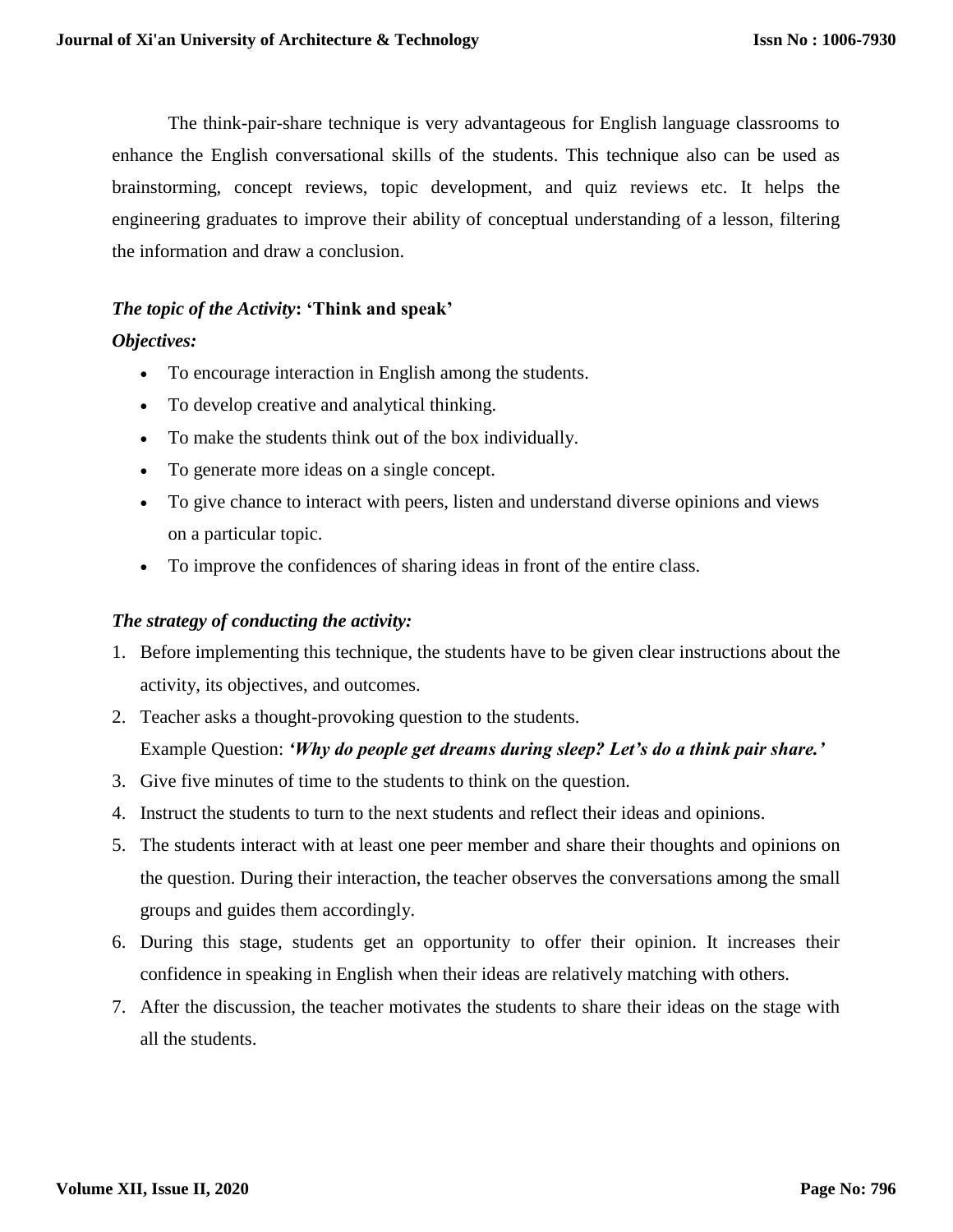8. When the students present their answer in front of the entire class, they speak with a lot of confidence as the answer is not of their own, but of the opinions of their group and it may not seem so intimidating.

#### *Benefits of TPS:*

The main benefit of the think-pair-share technique is the student's involvement is more in the class than the teacher's explanation on the lesson. The teacher can make passive students also take an active part in this activity. The teacher gets an opportunity to observe all the participants during the activity when they work in groups and comes to a conclusion of whether all the students in the class understood the concept of the lesson or if there are any areas that are to be reviewed in the class.

## **Advantages of Collaborative Learning Activities:**

- The main advantage of collaborative learning is students start speaking and practicing language skills they are trying to learn. Speaking fluently in English is very important for engineering graduates to be hired by MNCs. If these collaborative activities are implemented at the beginning of the courses, the language teachers can control the students' fear of speaking in English.
- As the language and communication skills are imbibed by mutual cooperation and group learning. This collaborative learning environment makes the students help each other in learning. When students help each other in asking and clarifying the doubts of English language it benefits both the students involved for remembering them and applying them in their day to day communication.
- Motivation factor matters a lot in English language learning. The students get motivated in various ways. One way of motivation comes, when slow learners observe the active students speaking fluently in English during the collaborative activity and they try to imitate and cope with others with the encouragement and support given by group members. When the students share their learning experiences it becomes the blueprint for the success of other members in a group.
- Communication among the student's increases and they start using the language creatively in collaborative classrooms. However, the students don't know the perfect grammar they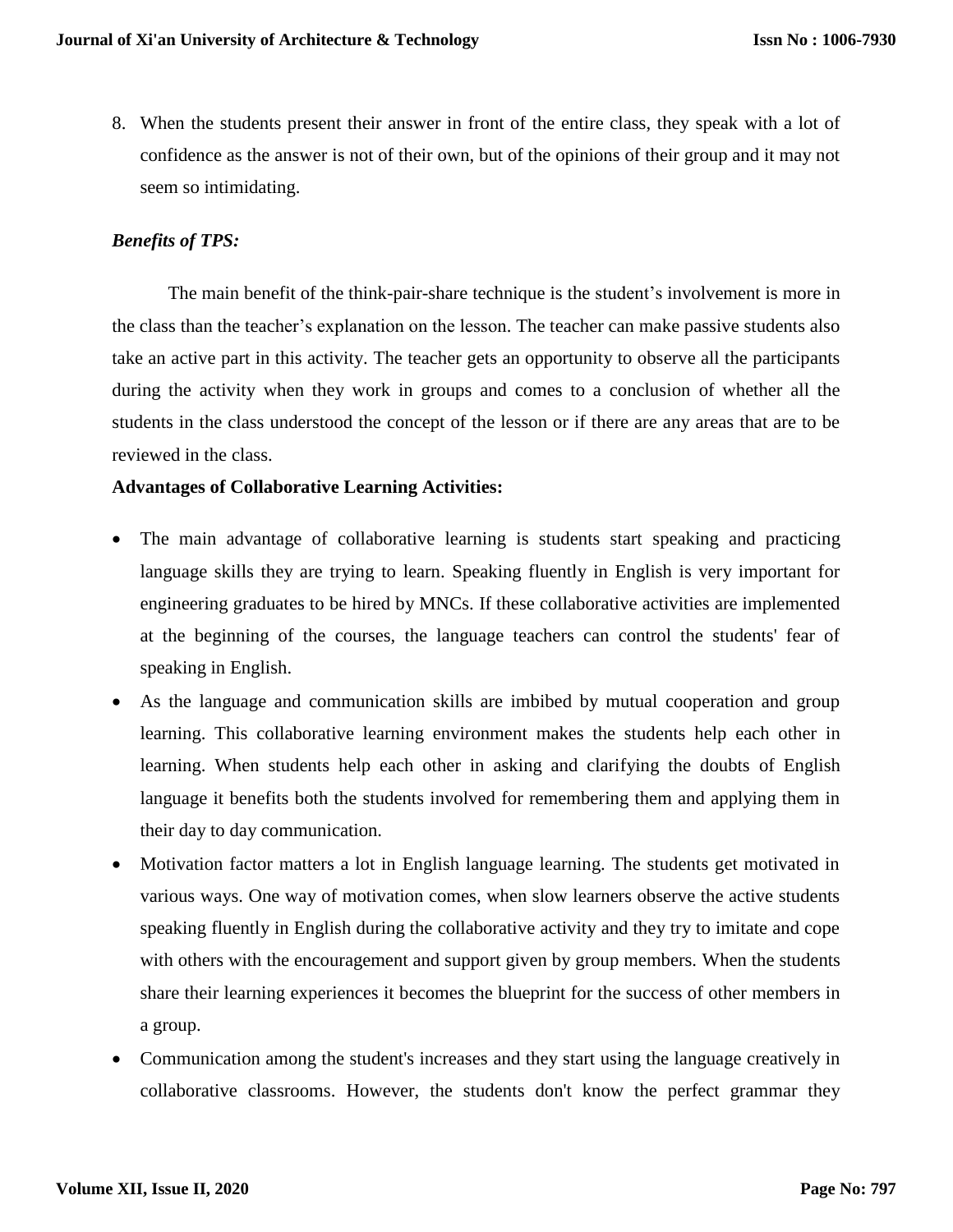express themselves in English at the same time will be able to understand the English of other students. Though the grammar is less prioritize in collaborative classes it makes communication happen fruitfully.

- Collaborative techniques activate different learning styles among students. One such a learning style is social or interpersonal. During the language learning activities, students set their goals and strive together to achieve it.
- As a part of the assessment, while conducting the collaborative activity, the teacher is able to observe the pronunciation skills, usage of grammar and vocabulary, and the ability of the students in communicating in English. The teacher shares the positives and negatives observed during the activity and gives constructive feedback to the students. This helps the students to rectify themselves and learn the language skills faster.

#### **Conclusion:**

The implementation of collaborative learning techniques in English language classrooms is very effective. As it is a well-known fact that language skills can be imbibed easily and effectively only through rigorous practice and collaborative work, these CL techniques create such a teaching and learning environment in the English classes. It not only develops the linguistic features like fluency in English, grammar, vocabulary and pronunciation skills of the students but also improves self-confidence and strengthens the psychological health in controlling their stage fear, the hesitation of expressing themselves in English. Collaborative learning classrooms stimulate both the teachers and the students in the most trustworthy and an authentic design of teaching and learning. Finally, it is concluded that the proverb *'two heads are better than one'* is absolutely true in case of collaborative learning English classrooms.

#### **References:**

- 1. *Smith, B. L., and MacGregor, J. T. (1992). "What is collaborative learning?" In Goodsell, A. S., Maher, M. R., and Tinto, V. (Eds.), Collaborative Learning: A Sourcebook for Higher Education. National Center on Postsecondary Teaching, Learning, & Assessment, Syracuse University.*
- 2. *Gerlach, J. M. (1994). "Is this collaboration?" In Bosworth, K. and Hamilton, S. J. (Eds.), Collaborative Learning: Underlying Processes and Effective Techniques, New Directions for Teaching and LearningNo. 59.*